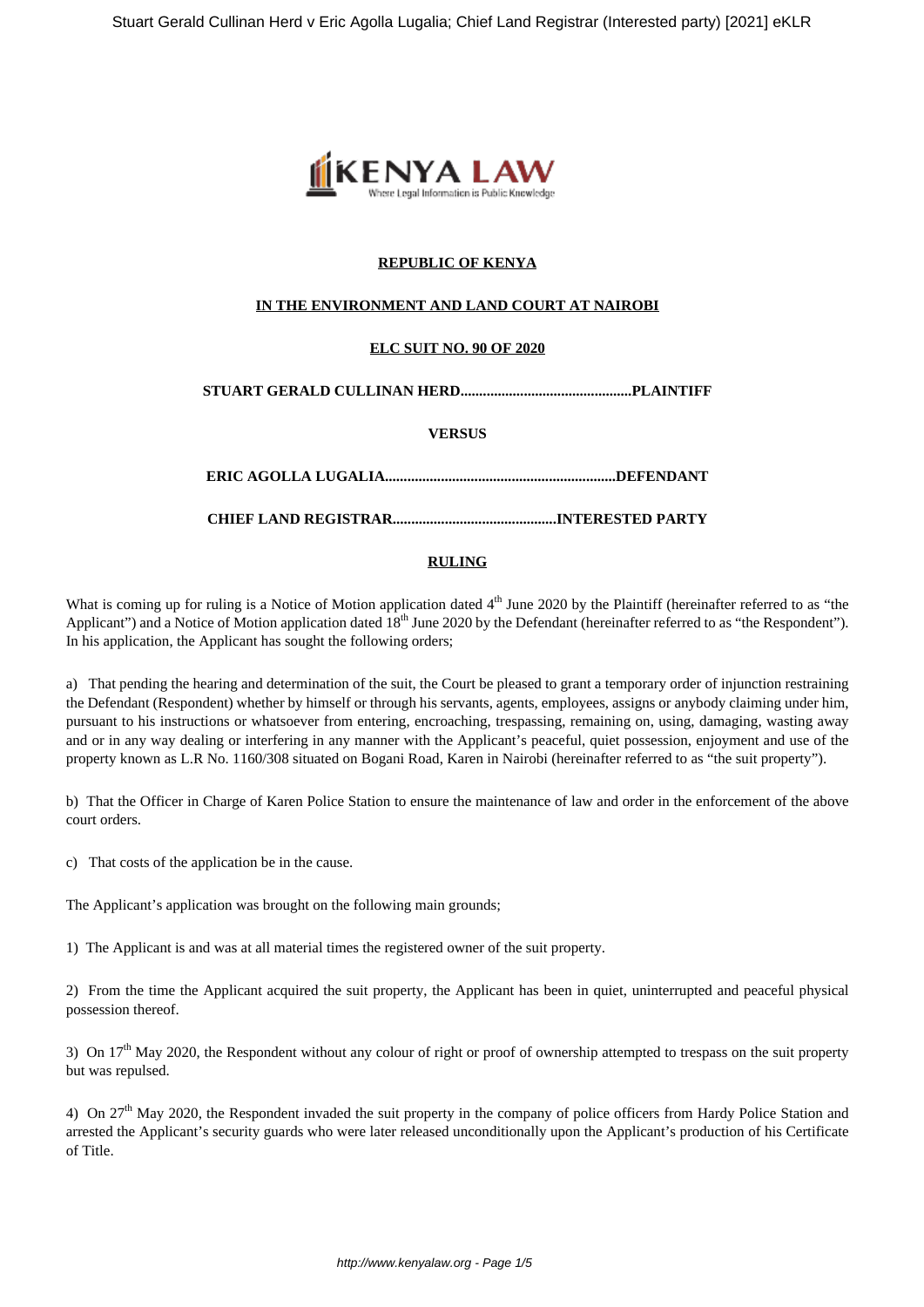5) Despite existence of official searches dated  $7<sup>th</sup>$  May 2020 and 29<sup>th</sup> May 2020 showing the Applicant as the registered owner of the suit property, the Respondent threatened and intended to invade/trespass on the suit property.

6) The Applicant was apprehensive that unless the application was heard and the orders sought granted, the Respondent would unless restrained by the Court invade the suit property and render the current suit nugatory.

The Application was supported by the affidavit and supplementary affidavit sworn by the Applicant. In his affidavit sworn on 3<sup>rd</sup> June 2020, the Applicant stated that he conducted historical due diligence on the suit property before purchasing it. He stated that the suit property was first registered in the name of CMC Holdings Limited. CMC Holdings Limited sold the property to one, Cheryl Jean Sonnichesen deceased who became the registered owner of the suit property on 9<sup>th</sup> May 2006. The deceased lived on the suit property until her death. On 23<sup>rd</sup> April 2019, the Applicant acquired the suit property from one, Linda Benvenito who was the administratrix of the estate of Cheryl Jean Sonnichesen who was also living on the suit property after Cheryl Jean Sonnichesen's death.

On 17<sup>th</sup> May 2020, his security guards informed him that an unidentified person had sought ingress onto the suit property. The Applicant called his business partner Mr. Satyan Patel (Mr. Patel) who went to the suit property in the company of police officers. They met the Respondent who claimed to be the owner of the suit property but did not produce any title documents to substantiate the claim. On  $27<sup>th</sup>$  May 2020, the Applicant's security guards were arrested but unconditionally released after Mr. Patel showed the police officers a copy of the Applicant's Certificate of Title for the suit property. On 29<sup>th</sup> May 2020 and 30<sup>th</sup> May 2020, Mr. Patel lodged a complaint against the Respondent at Karen Police Station and at the DCI Headquarters - Land Fraud Department respectively.

In his supplementary affidavit filed on  $7<sup>th</sup>$  July 2020, the Applicant stated that the Respondent was relying on illegal ownership documents. He contended that by a letter dated 25<sup>th</sup> June 2020, the Chief Land Registrar confirmed to his advocates that the search dated 4<sup>th</sup> July 2019 (which is part of the annexures to the Applicant's supporting affidavit) was genuine while the transfer, title and other documents annexed to the Respondent's replying affidavit were not genuine and did not form part of the Chief Land Registrar's records. Additionally, the Applicant's advocate contacted Sonye Ondari Advocate who purportedly executed the transfer between the Respondent and the purported seller of the suit property to the Respondent, Jonathan Kipkemboi Toroitich. The said advocate denied his signature on the said transfer as well as the purported address of his office and rubber stamp. The said advocate stated that neither the Respondent nor the said Jonathan Toroitich were known to him. Additionally, the said advocate stated that he could not have executed the said transfer in Nairobi as he practices in Kisii. The said advocate recorded a statement with the DCI - Land Fraud Department. The Applicant stated further that officers from the Lands Office who purportedly issued the Respondent with a Search Certificate dated  $24<sup>th</sup>$  March 2015 and a letter dated  $22<sup>nd</sup>$  May 2020 recorded statements denying their signatures thereon and also denying issuing the same. The Applicant also contended that the letter dated  $22<sup>nd</sup>$  May 2020 that is part of the Respondent's exhibits was suspicious as it did not disclose the signatory's employment number.

The Applicant casted doubt on the Respondent's argument that he purchased the suit property from Jonathan Toroitich on  $17<sup>th</sup>$ March 2015 and that the said Jonathan Toroitich had been the registered owner of the property since  $26<sup>th</sup>$  October, 2010. The Applicant contended that the suit property had been occupied by Cheryl Jean Sonnichesen (hereinafter referred to as "the deceased") since 9<sup>th</sup> May 2006 when she was registered as proprietor until her death on  $25<sup>th</sup>$  October 2015. He stated that Linda Benvenito who was the administratrix of the estate of the deceased took possession of the suit property immediately after the deceased's death and lived there until December 2018 when she gave the Applicant possession. The Applicant stated that Linda Benvenito told him that neither she nor the deceased were aware of any transfer of the suit property to the said Jonathan Toroitich or to the Respondent. The Applicant stated that this position was confirmed by Dr. Willy Mutunga, a friend and lawyer for the deceased who had acted for the deceased in the purchase of the suit property.

The Applicant contended that there was no reasonable explanation as to how the Respondent and the said Jonathan Toroitich could have been the registered proprietors of the suit property during the deceased's lifetime and occupancy as well as Linda Benvenito's occupancy without any licence or tenancy agreement allowing such occupancy. Further, the Respondent did not claim that there was trespass on the suit property even though the deceased's requiem mass was conducted on the suit property in full public glare.

#### The Respondent's case:

The Respondent filed a replying affidavit on 19<sup>th</sup> June 2020 in which he stated as follows: The Applicant was misleading the court as to the ownership of the suit property. The Respondent was the registered owner of the suit property having bought the same in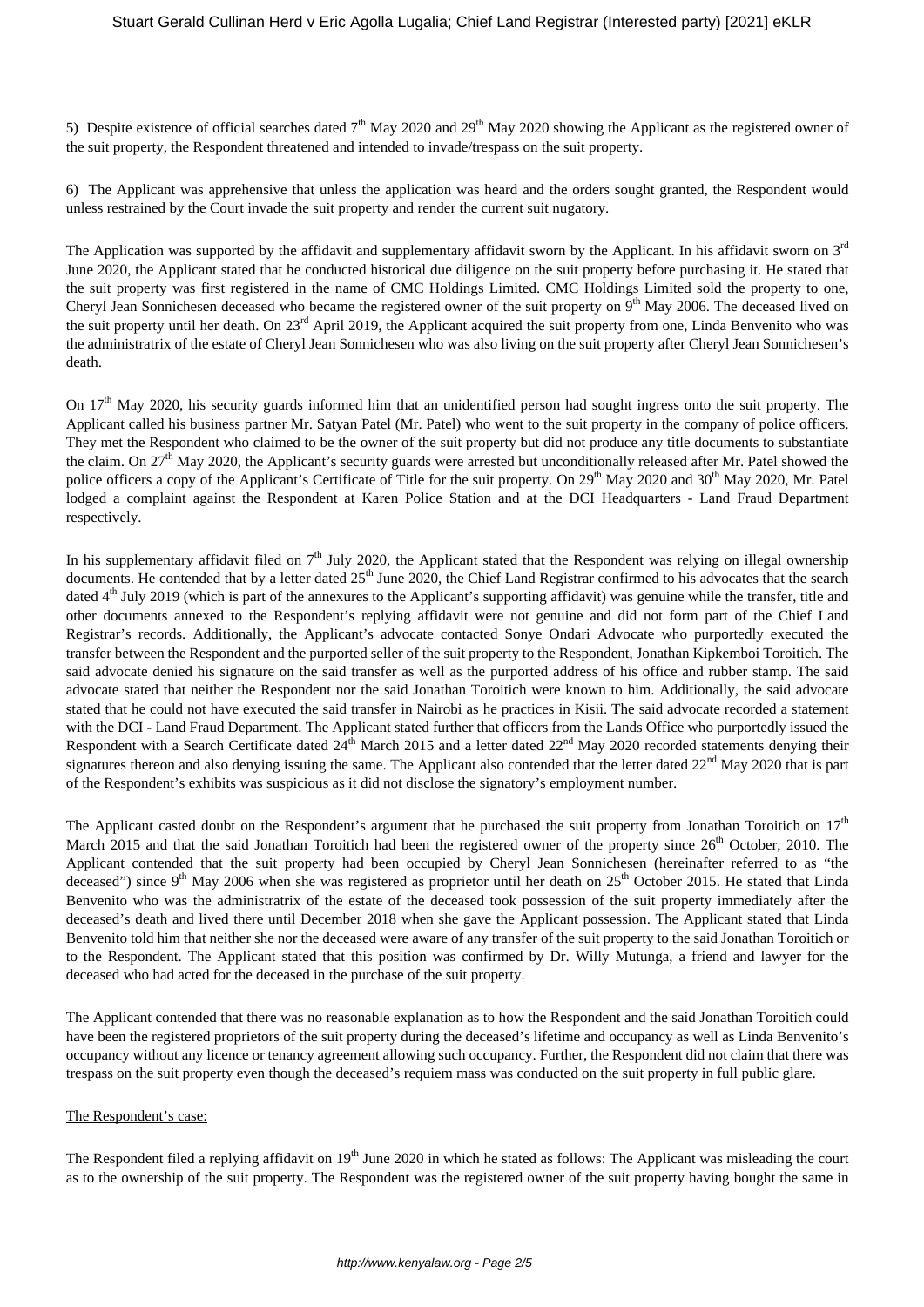## Stuart Gerald Cullinan Herd v Eric Agolla Lugalia; Chief Land Registrar (Interested party) [2021] eKLR

2015. He had been renting out the suit property to different tenants until June 2019 when the suit property fell vacant. At all material times he had security guards on the suit property. When Covid-19 hit Kenya, two of his guards were outside of Nairobi and could not travel to the suit property because of the cessation of movement orders. On or around 15<sup>th</sup> May 2020, he visited the suit property and found different guards manning the gate. They threatened to harm him. On 17<sup>th</sup> May 2020 he visited the suit property again and was roughed up by the said guards. The agents/representatives of the Applicant soon arrived and claimed that the Applicant was the owner of the suit property. They however failed to produce ownership documents.

The Respondent contended that the Applicant's ownership documents are fraudulent. He contended that he made a complaint to the DCI Regional Office who wrote a letter to the Registrar of Lands to confirm ownership of the suit property. The Registrar of Lands wrote back to the DCI on 22<sup>nd</sup> May 2020 confirming that he (Respondent) was the legal registered owner of the suit property. He stated that the searches relied on by the Applicant when scrutinized show different deed plan numbers making them fraudulent. He contended further, that a copy of the title document relied upon by the Applicant was not a copy of the original title but a copy normally kept at the Lands Registry as it had markings and writings on the face of it.

In conclusion he contended that the Applicant concealed material information such as transfer documents. The Respondent urged the court to dismiss the application as granting the same would lead to a miscarriage of justice.

The Respondent filed a further affidavit on  $3<sup>rd</sup>$  November 2020 in which he reiterated the contents of his replying affidavit the contents of which I have highlighted above. He maintained that the documents presented to court by the Applicant were fraudulent. The Respondent contended that the Applicant should not be granted an injunction as he has not come to equity with clean hands.

### The Respondent's Application:

Together with his replying affidavit, the Respondent filed a Notice of Motion application dated 18<sup>th</sup> June 2020 seeking the setting aside and/or variation of the interim exparte orders that the court had granted to the Applicant on 5<sup>th</sup> June 2020. The application was brought on the grounds that the court was misled into granting the said orders. The Respondent contended that the Applicant misrepresented to the court that he was the owner of the suit property and that he was in possession thereof. The Applicant contended that he was the registered owner of the suit property and that he was at all material times in possession thereof. The Respondent reiterated the contents of his affidavit and further affidavit in reply to the Applicant's application in support of his application.

The Applicant opposed the application through a replying affidavit sworn on  $30<sup>th</sup>$  July, 2020 in which he reiterated the contents of his affidavit and supplementary affidavit in support of his application.

#### The submissions:

The court ordered that the two applications be heard together by way of written submissions. The Applicant filed his submissions on 7<sup>th</sup> July 2020 while the Respondent did not file submissions. The Applicant argued that the application satisfied the legal and evidential threshold for grant of an injunction set out in the cases of Giella *v* Cassman Brown Co. Ltd. [1973] E.A. 358 and Board of Governors Afraha High School & another *v* Kenya Commercial Bank [2004] eKLR. The Applicant submitted that he had established a prima facie case with a probability of success against the Respondent. The Applicant argued that he had established that he was the legal owner of the suit property and that the Respondent's claim to the suit property was tainted by fraud, forgery and illegalities. The Applicant cited Tinga Traders Limited *v* Patrobas Owino [2016] eKLR, Taib Ali Taib *v* Ahmed Fuad Amir & 6 others [2014] eKLR, George Desmond Kweyama *v* Francis Mburu Kimani & Another [2020] eKLR and submitted that the Respondent's title was likely to be declared a nullity. On the issue whether the Applicant would suffer irreparable harm if the injunction was not granted, the Applicant relied on the cases of Tinga Traders Limited (Supra) and Joseph Siro Mosioma *v* Housing Finance Company of Kenya & 3 others [2008] eKLR and submitted that since the Applicant had established a bona fide title, denial of an injunction would cause loss that could not be compensated by an award of damages. Additionally, the Applicant argued that damages would not be an adequate remedy if the Respondent trespassed onto his property and evicted him. On the third limb of the conditions set out in Giella *v* Cassman Brown (Supra), the Applicant relied on the case of Tinga Traders Limited (supra) and submitted that the balance of convenience would tilt in favour of the Applicant against the Respondent who was trying to further illegalities.

#### Determination: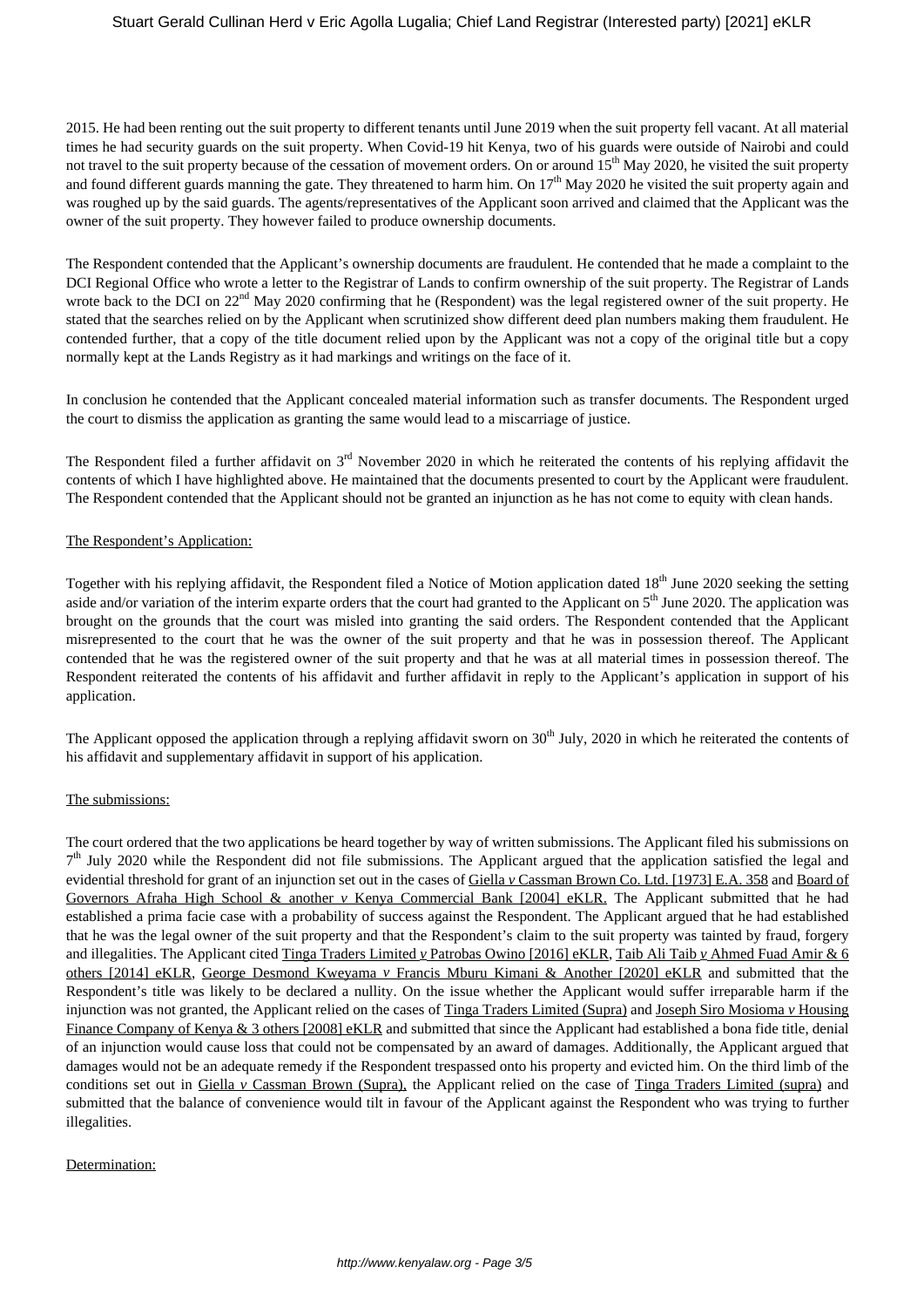As I have mentioned earlier, I have two applications before me. The first application is by the Applicant in which he is seeking an injunction which if granted would confirm the interim ex parte orders of injunction that were granted on 5<sup>th</sup> June 2020. On the other hand, the Respondent is seeking an order discharging the said interim orders of injunction that were granted on 5<sup>th</sup> June 2020. What this means is that if I grant the Applicant's application, the Respondent's application will stand dismissed while if the Applicant's application fails, the Respondent's application would succeed.

The principles upon which this court exercises its discretion in applications for interlocutory injunction are now well settled. In Giella *v* Cassman Brown & Co. Ltd. (supra), it was held that:

**The conditions for the grant of an interlocutory injunction are now, I think, well settled in East Africa. First, the Plaintiff must show a prima facie case with a probability of success. Secondly, an interlocutory injunction will not be normally granted unless the Plaintiff might otherwise suffer irreparable injury which would not adequately be compensated by an award of damages. Thirdly, if the court is in doubt, it will decide an application on the balance of convenience.** 

In Nguruman Limited *v*. Jan Bonde Nielsen & 2 Others [2014] eKLR the Court of Appeal adopted the definition of a prima facie case that was given in Mrao Limited *v*. First American Bank of Kenya Limited & 2 Others [2003] KLR 125 and went further to state as follows:

**"The party on whom the burden of proving a prima facie case lies must show a clear and unmistakable right to be protected which is directly threatened by an act sought to be restrained, the invasion of the right has to be material and substantive and there must be an urgent necessity to prevent the irreparable damage that may result from the invasion. …All that the court is to see is that on the face of it the person applying for an injunction has a right which has been threatened with violation…The applicant need not establish title it is enough if he can show that he has a fair and bona fide question to raise as to the existence of the right which he alleges. The standard of proof of that prima facie case is on a balance or, as otherwise put on a preponderance of probabilities. This means no more than that the court takes the view that on the face of it, the applicant's case is more likely than not to ultimately succeed."** 

I am satisfied that the Applicant has established a prima facie case with a probability of success against the Respondent. Since there are two titles for the suit property one held by the Applicant and the other by the Respondent I am not able at this stage to determine which of the titles is genuine and which one is fraudulent. From the material before me however, I find it more probable that the Applicant is the lawful owner of the suit property. The Land Registry has confirmed that the documents evidencing title held by the Applicant in respect of the suit property are genuine. The Applicant has placed sufficient evidence showing that the Respondent has never been in occupation of the suit property and that it was the Respondent who attempted to trespass on the suit property.

In my view the Respondent did not answer the issues raised in the Applicant's supplementary affidavit satisfactorily in his further affidavit. The Respondent did not respond to the Applicant's claim that Sonye Ondari Advocate who purportedly witnessed the transfer of the suit property by Jonathan Toroitich to the Respondent had denied witnessing the document. The Respondent did not also respond to the Applicant's claim that the transfer, title and certificates of searches held by the Respondent were disowned by the Land Registry. The Respondent also failed to demonstrate that he was at any time in possession of the suit property. The Respondent did not also respond to the claim that the instrument of transfer that was allegedly executed in his favour by Jonathan Toroitich was after investigations by the police found to be a forgery and that the same was the subject of an ongoing criminal case. I am satisfied that the Applicant has established an arguable case against the Respondent.

I am also satisfied that the Applicant is likely to suffer irreparable harm if the injunction sought is not granted. The Respondent has a parallel title whose validity has been brought into question. If the orders sought are not granted, the Respondent may sell the suit property thereby putting the same beyond the reach of the Applicant.

Due to the foregoing, I am satisfied that the Applicant has satisfied the conditions for grant of the orders of injunction sought. I wish to add that even if I was not satisfied that the Applicant has a prima facie case against the Respondent, I would have still issued an order for the maintenance of the existing status quo on the suit property pending the hearing of the suit. The property has two titles. There are accusations and counter accusations by the parties regarding the validity of each other's titles. Each is accusing the other of fraud. The issues raised cannot be determined by the court on affidavit evidence. In Ougo and Another *v* Otieno [1997] KLR 364, it was held that:

**"the general principle is that where there are serious conflicts of facts, the trial court should maintain the status quo until**